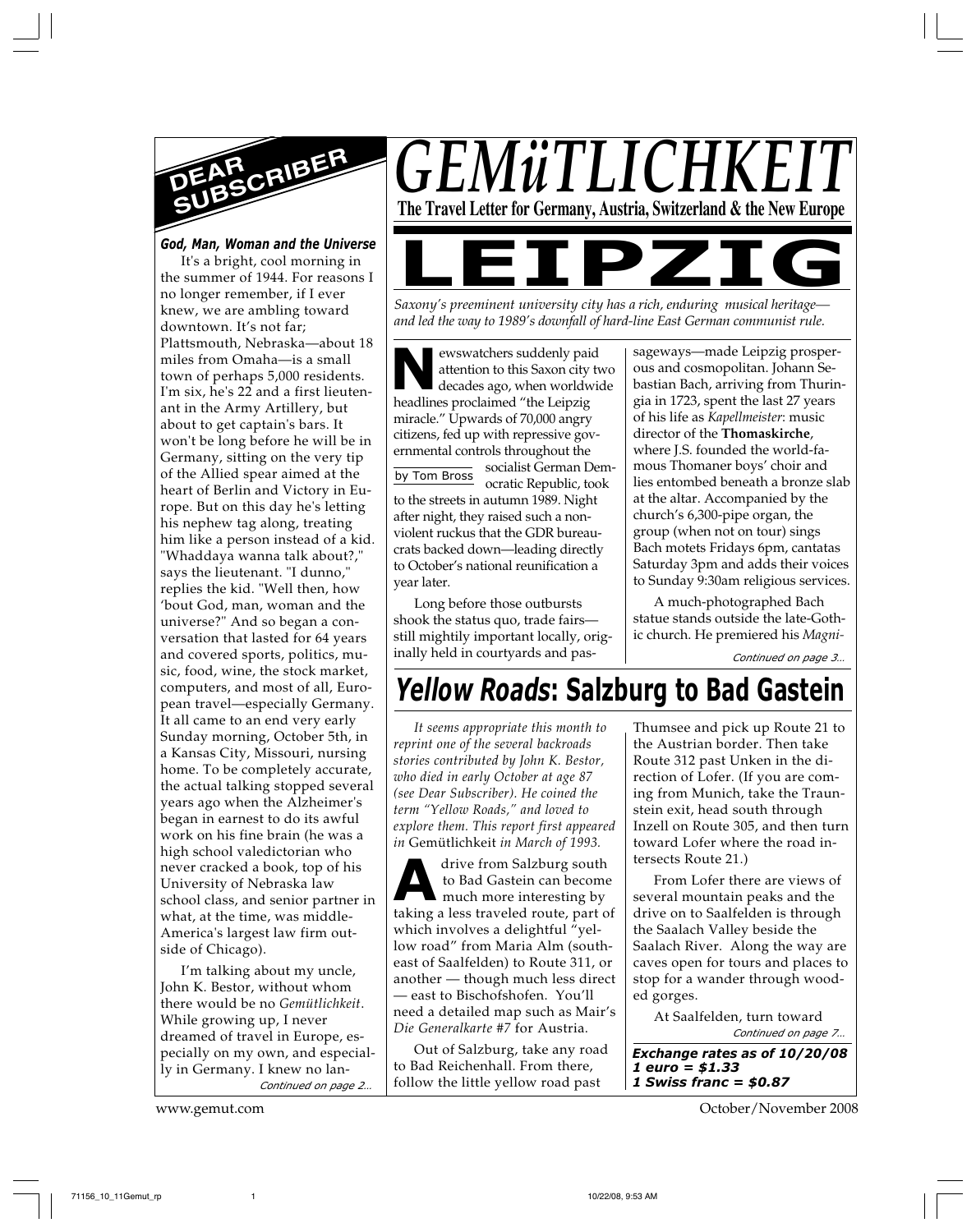### *DEAR SUBSCRIBER Continued from page 1*

guage but English and I pictured Germany to be the bombed-out, rubble-strewn place I had seen in newsreels. But in 1973 John introduced Liz and me to independent European travel when he convinced us to meet him in France, where we toured by car for a few days together, visiting Bordeaux, Burgundy and Alsace. He taught us the Michelin Red Guides, detailed maps, and the backcountry byways he called "Yellow Roads" (their color on the maps). Then, at my uncle's urging, using our newfound travel skills, the next European destination was Germany where he had been going annually for several years. I was immediately captivated and, somehow scraping up the money, we returned year after year. We didn't travel much with John, managing only a few times to connect with him for a day or two. He liked the solitude of his little rental car and the backroads, stopping at tiny inns where he could speak German and drink beer with the locals. On his last few trips he rented flats in the Partenkirchen end of Garmisch-Partenkirchen where he basked in the Bavarian country culture and the slow pace of village life. Regrettably, his first wife, Fritzi, who died in the early '90s, didn't travel. I am sure it was one of his life's joys that his second wife, Lorena, accompanied him on those last visits.

Over the years 1965 to the early '80s, my jobs with professional sports teams took me frequently to Kansas City. When I came to town with the Oakland Raiders, John would prepare great feasts for me and my colleagues and friends in the media. He was an adventurous cook and had what must have been one of the town's best wine cellars. Long before movie stars and dot.com multi-millionaires drove up the price of French wines in this country, John was laying down case upon case of classified growth Bordeaux, and top-of-theline Burgundies, both red and white. For us, he poured Chateau Latour 1962, '59 Chateau Palmer, the fabulous dessert wine of Sauterne, Chateau d'Yquem, the great ports of the celebrated '63 vintage, and his favorite bubblies, Moet and Cristal. Some of my friends became his friends. The late Bill King, longtime San Francisco Bay Area football, baseball and basketball broadcaster, hooked up with John for lunch or dinner every time he was in Kansas City with the Oakland A's baseball team.

There was nothing John would rather do than practice law, often saying it was so much fun he'd do it for free. Among his clients were several Fortune 500 companies. His specialty was labor law, and he lived for the negotiations; the ultimate test of his experience,

www.gemut.com http://theeuropetraveler.com

knowledge, wit and nerve. At his funeral, his son-in-law, Les, told me he once saw a newspaper article that listed the midwest's best attorneys as rated by their peers; John was number one in the labor category. He kept the same clients for decades, only stepping down when, at the onset of Alzheimer's, he realized his mind might fail him—and his clients—at a critical moment.

It wasn't just how to travel in Europe that I learned from my uncle. Looking back over the past 40 years, it's clear he was a pretty hip guy. He told me about Warren Buffet more than 25 years ago. He managed his own investments, pouring over *Barron's*, the *Wall Street Journal*, *Investor's Business Daily* and *Valueline*. He eagerly anticipated personal computers and in 1983 purchased one of the first IBM PCs. With a pioneer investment software called Dow

*Continued on page 7…*

### **Using Gemütlichkeit**

• Hotel prices listed are for one night. Discounts are often available for longer stays. • All hotel prices include breakfast unless other-

wise noted. • Local European telephone area codes carry the "0" required for in-country dialing. To phone

establishments from outside the country, such as from the USA, do not dial the first "0".

### **Logging on to Our Website**

Back issues in PDF format from January 1993, except for the most recent 10, are available free to subscribers only at www.gemut.com (click on "Members"). To access the issues, enter the user name and password published in this space each month. The new codes are: User Name: **zigl** Password: **3821**

| <i><b>GEMüTLICHKEIT</b></i><br>Vol. 22, No. 9                                                                                                | <b>HOTEL RESTAURANT RATING KEY</b> |              |                            |                           |
|----------------------------------------------------------------------------------------------------------------------------------------------|------------------------------------|--------------|----------------------------|---------------------------|
| Oct./Nov.2008<br>The Travel Letter for Germany, Austria, Switzerland & the New Europe                                                        | <b>Rating Scale</b>                | <b>Scale</b> | <b>Restaurant Criteria</b> |                           |
|                                                                                                                                              | Excellent                          | $16 - 20$    | Food                       | 65%                       |
| Robert H. & Elizabeth S. Bestor<br><b>Publishers:</b><br>Nikki Goth Itoi<br><b>Executive Editor:</b>                                         | Above Average                      | $12 - 15$    | Service                    | 20%                       |
| <b>Contributors:</b><br><b>Tom Bross</b>                                                                                                     | Average                            | $8 - 11$     | Atmosphere                 | 15%                       |
| <b>Sharon Hudgins</b>                                                                                                                        | Adequate                           | $4 - 7$      |                            |                           |
| <b>Thomas P. Bestor</b><br><b>Consulting Editor:</b><br><b>Online Services:</b><br><b>Kurt Steffans</b>                                      | Unacceptable                       | $0 - 3$      |                            |                           |
| <b>Subscriber Travel Services:</b><br><b>Andy Bestor, Laura Riedel</b>                                                                       | <b>Hotel Rating Criteria</b>       |              | <b>Value Rating</b>        | <b>Scale</b>              |
| Gemütlichkeit (ISSN 10431756) is published 10 times each year by UpCountry                                                                   | People/Service                     | 30%          | Outstanding Value          | $17 - 20$                 |
| Publishing, 288 Ridge Road, Ashland OR 97520. TOLL FREE: 1-800/521-<br>6722 or 541/488-8462, fax: 541/488-8468, e-mail travel@gemut.com. Web | Location/Setting                   | 15%          | Very Good Value            | $12 - 16$                 |
| site: www.gemut.com. Subscriptions are \$67 per year for 10 issues. While                                                                    | Guestrooms                         | 30%          | Average Value              | $9 - 11$                  |
| every effort is made to provide correct information, the publishers can make                                                                 | Public rooms                       | 5%           | <b>Below Average Value</b> | $5 - 8$                   |
| no guarantees regarding accuracy.<br><b>POSTMASTER: SEND ADDRESS CHANGES TO:</b><br>Gemütlichkeit, 288 Ridge Road., Ashland OR 97520         | Facilities/Restaurant              | 20%          | A Rip-Off                  | U.<br>4<br>$\blacksquare$ |

Gemütlichkeit 2 October/November 2008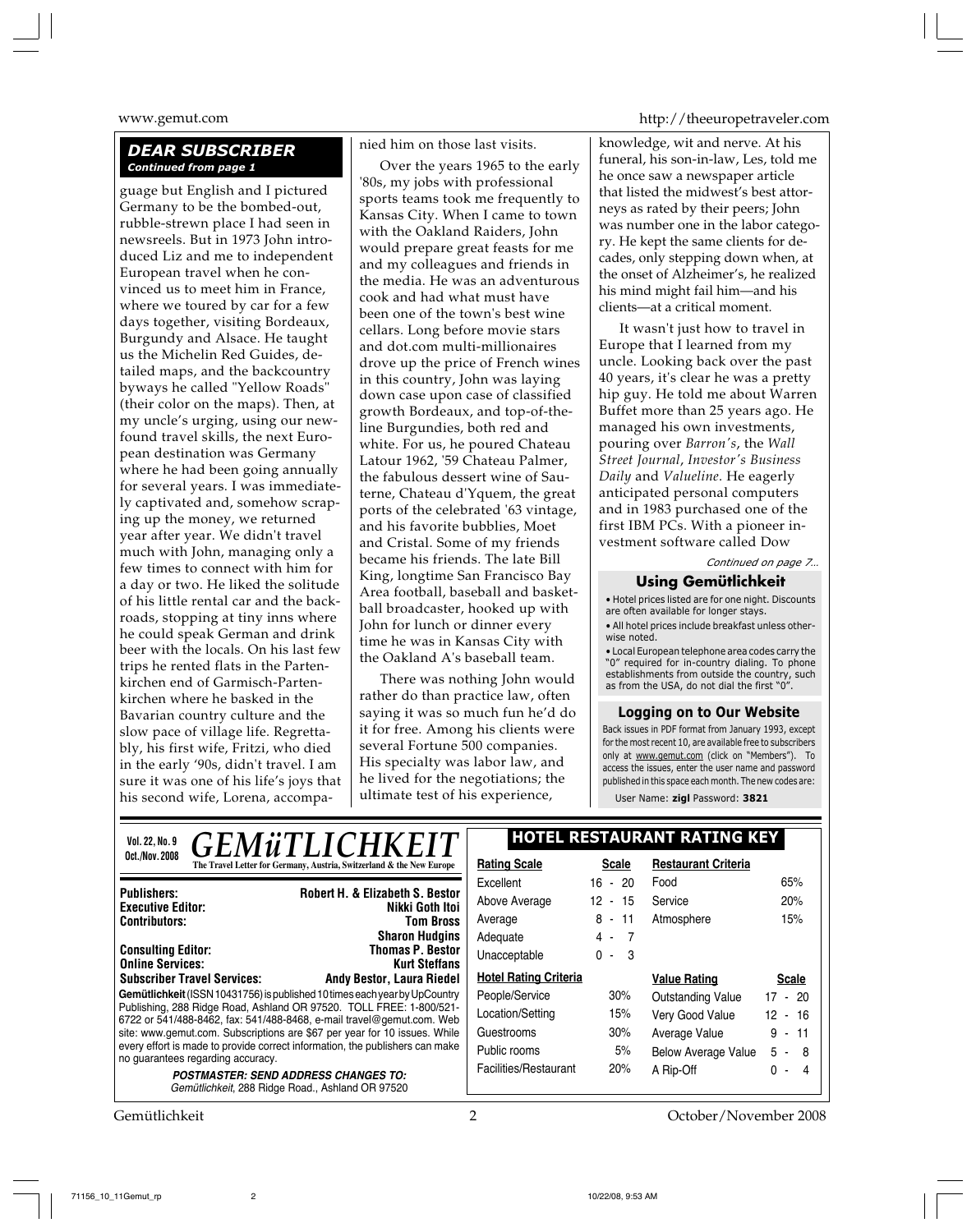### http://theeuropetraveler.com www.gemut.com

## *LEIPZIG*

*ficat* and *St. John Passion* oratorios at nearby **Nikolaikirche**. Now, though, the 12<sup>th</sup>-century "Nikolai" has newer renown as the site of Mondayevening peace prayers—beginning in 1983—that boiled over into '89's revolt.

There's more to see here in the midst of the *Innenstadt*. For instance: the three-part **Mädlerpassage** (1914), quintessentially *Jugendstil*-Art Nouveau, containing chic shops and café-bistros leading to a rotunda sporting 25 Meissen porcelain chimes. Same location for the freeadmittance **Zeitgeschtlichtes Forum Leipzig** (Leipzig Forum of Contemporary History), recalling daily life during the socialist era, complete with household products, grainy TV broadcasts, youth regimentation, workers'-paradise propaganda graphics, and clunky "Trabi" minisedans.

### In & Around the Marktplatz

Sandstone *Platz*-level arcades and blue-and-gilt tower clocks make the **Altes Rathaus** a definite eyecatcher. Come upstairs to browse a municipal history museum that includes a scale model of 19<sup>th</sup>-century Leipzig wrapped inside its medieval walls. Behind this 16<sup>th</sup>-century Renaissance edifice, café-sitters savor **Naschmarkt** ambience while looking up at 1687's gorgeously Baroque, balconied, rooftop-balustraded **Alte Handelsbörse** (Old Stock Exchange), fronted by a statue of a dapper, skirt-chasing Leipzig University law student, Johann Wolfgang von Goethe. Three of the original trade-fair courtyards have recently been splendidly restored, drawing customers to cubbyhole shops and cafés: **Barthels Hof**, **Steibs Hof** and colorfully decorous, five-level, cartoon-frescoed **Specks Hof**.

A glass cube, the **Bildenden Künst** fine-arts museum opened on Sachsenplatz in 2004, exhibiting German Impressionist/Expressionist paintings by Caspar David Friedrich, Arnold Böcklin, Lovis Corinth, Adri-

### **Leipzig Basics**

**Continued from page 1 Population:** 510,615

**Elevation:** 122 meters (486 feet)

**Visitor Information:** Leipzig Tourist Service e.V., Richard-Wagner-Strasse 1, 04109 Leipzig, tel. +49/ 0341/710/4620, fax 0341/710/ 4276, lipsia@aol.com, www.leipzig.de.

German National Tourist Office, 122 East 42<sup>nd</sup> Street (Suite 2000), New York NY 10168-0072, tel. 212- 661-7200, fax 212-661-7174, www.cometogermany.com.

### **Driving distances from:**

| <b>Berlin</b> | 153 km | 95 miles  |
|---------------|--------|-----------|
| Chemnitz      | 66 km  | 41 miles  |
| Dresden       | 102 km | 63 miles  |
| Frankfurt     | 397 km | 248 miles |
| München       | 353 km | 220 miles |
| Nürnberg      | 224 km | 139 miles |
| Rostock       | 310 km | 192 miles |

**Year-by-Year in Local History:** First documented, as urbs Libzi (1015); town charter (1165); university founded (1409); imperial trade-fair rights (1497), Martin Luther brings the Protestant Reformation (1539); opera-company debut (1693); Europe's first daily newspaper, *Avisa Zeitung*, circulated (1650); J. S. Bach becomes St. Thomas's choirmaster (1723); Germany's first professional orchestra (1743); Gewandhaus Orchestra established (1781); Germany's first music conservatory (1843); Germany's first labor party (1863); German Imperial Supreme Court (1888-1945); German National Library (1912), arrival of U.S.  $69<sup>th</sup>$ Infantry Division (April 20<sup>th</sup>, 1945); postwar opera house (1960); Neues Gewandhaus concert hall (1981)

**Born in Leipzig:** Composer Richard Wagner (1813), pianist Clara Schumann (1819); Communist Party boss Walter Ulbricht (1883); expressionist painter Max Beckmann (1884)

**Rail:** Check www.raileurope for frequent daily departures from Dresden via regional (RE) service to Leipzig, averaging 1 hr. 36 min. From Frankfurt: five departures daily via high-speed ICE (InterCity-Express) for cross-country travel, reaching Leipzig in 3 hr. 26 min. From Berlin's Ostbahnhof, Zoobahnhof, big new Hauptbahnhof and the station at Berlin-Brandenburg

International Airport (Schönefeld), figure on about 1 hr. 16 min. for your high-speed trip. ICE service from Munich usually entails five stops enroute to Leipzig, taking between 4 hr. 20 min. and 5 hr. 2 min.

**Airport:** Flughafen Leipzig/Halle (code: LEJ) in Schkeuditz, 18 km/ 11 miles northeast of the city center. Upon arrival, get to downtown via rapid-transit Airport Express; 14 minute commute,  $€3.40.$ 

**Driving:** From Berlin/Potsdam, head south on the A-9 Autobahn, then east to the A-9/A-14 interchange midway between Halle and Leipzig. Take the A-14 westbound for the quick way from Dresden and nearby Saxon Switzerland National Park highlands alongside the Czech border.

**Best Buy:** The Leipzig Card entitles holders to free city transportation, price discounts at selected restaurants and cafés, cost savings at selected shops and museums, plus discounted tickets for orchestral, operatic, theatrical and cabaret performances. Full-day €8.90 perperson, three-day €18.50.

**Guided Sightseeing:** Comprehensive two-hour bus tours depart daily 1:30pm from the tourist office,  $€16$ per-person.

### **2009 Events**

**Bach Festival:** June 11-21, www.bach-leipzig.de. Churches, concert halls, outdoor venues. Starring Bach, co-starring Händel, Haydn, Mozart, Mendelssohn, Liszt and Bizet's opera *Carmen*

**Leipziger Bierbörse:** June 19-21. Grounds surrounding the Volkerschlachtdenkmal battle monument. Worldwide brands of beer for tastetesting, high-decibel music for rocking and raving

**International Choral Festival:** July 6-14. Choral groups from around the world, performing in churches in and around the city

**Mendelssohn Festival.** Aug. 21- Sept. 18. Annually since 1997, devoted to Felix Mendelssohn-Bartholdy's musical compositions

**Leipziger Dokfest:** Oct. 17-Nov. 1. First presented in 1955: Europe's best-known awards competition showing international documentary and animation films.

Gemütlichkeit 3 October/November 2008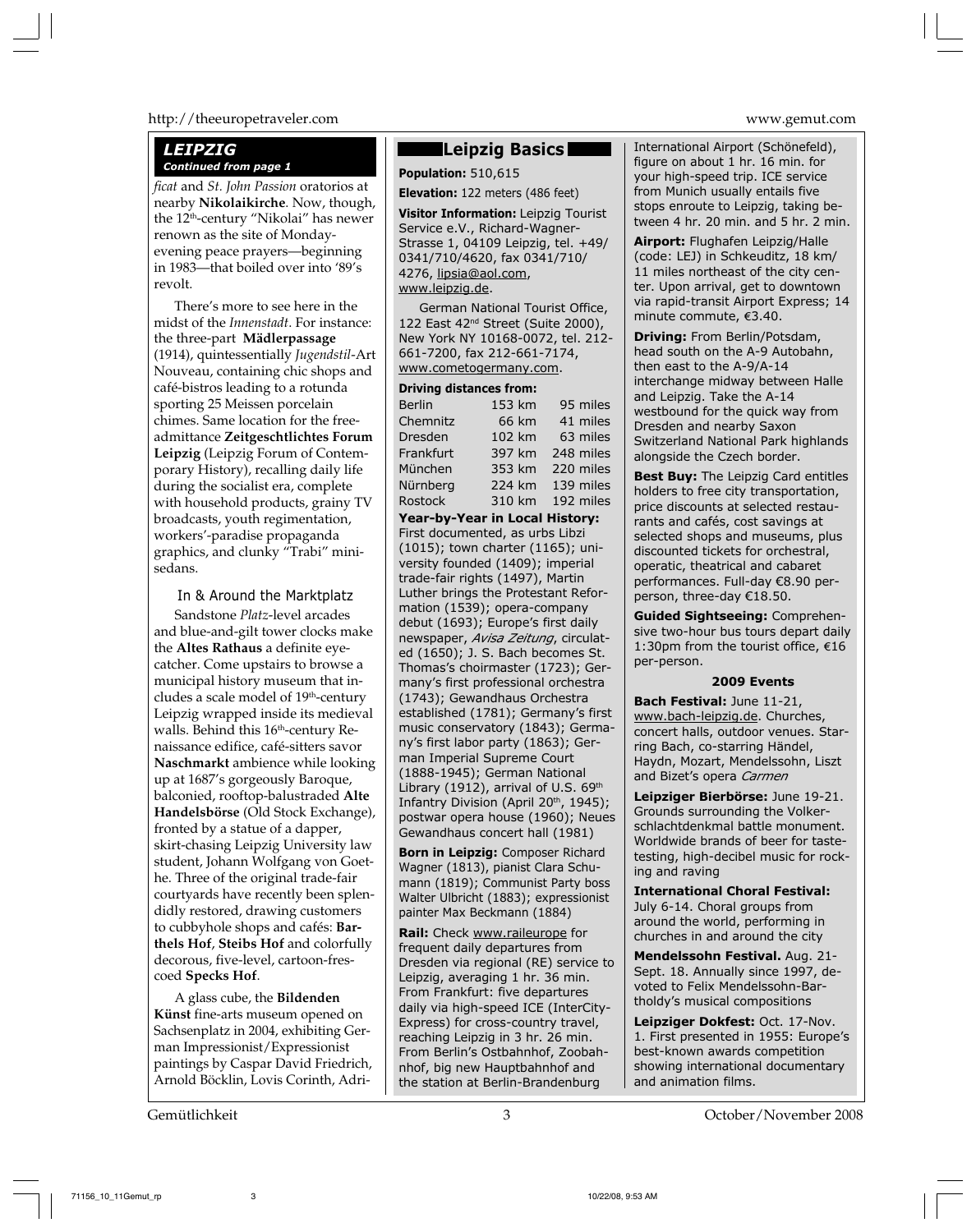an Ludwig Richter and Max Beckmann (born in Leipzig). Old Masters Cranach and Dürer, Rubens and Rembrandt are also well-represented. Don't bypass the 1902 polychromatic statue of Beethoven, sculpted in bronze, alabaster, marble and amber by Max Klinger (another Leipziger). For an utterly different experience, come to a Dittrichring corner close to St. Thomas's church, where insurance-company offices were requisitioned as headquarters of the Leipzig branch of East Germany's notorious STASI secret police organization. Today the free-admittance **Museum in der Runden Ecke** chronicles such spooky stuff as hidden cameras and recording devices, interrogation procedures, thick dossiers prying into the private lives of ordinary people, and other totalitarian intrusions.

Energized by 29,000 students (preceded by Goethe, Baroque composer Georg Philipp Teleman, existential philosopher Friedrich Nietzsche, and current German chancellor Angela Merkel), main **Leipzig University** classrooms and lecture halls cover a substantial chunk of

**Key Websites for the Traveler • www.gemut.com** Gateway site for travelers to Germanic Europe, including car rental, rail passes, hotel bookings, traveler feedback, travel tips, and past issues (free access to back issues for subscribers; see log-on info on page 2).

**• www.viamichelin.com** The Michelin database of hotels and restaurants, plus great interactive trip planning tools

**• www.travelessentials.com** Guidebooks, maps, travel accessories, luggage, all at 10 percent off for subscribers. Use discount code  $g$ cemut $2008$ 

**• www.webflyer.com** Informative frequentflyer forums make this a must for air travelers

**• bahn.hafas.de/bin/query.exe/en** German rail website, with train schedules throughout Europe, as well as Germany

**• www.sbb.ch/index\_e.htm** Swiss and European rail schedules

**• www.ski-europe.com** Top Web resource for skiers with much data on Alpine resorts

**• www.myswitzerland.com** Website of Switzerland's national tourist authority

**• www.germany-tourism.de** Germany's national tourist authority

**• www.austria.info/us** Austria's national tourist authority

**• www.historicgermany.com** Website for an alliance of historic German cities

**• www.thetravelinsider.info** Info on electronics for travelers — cell phones, computers, etc.

downtown. Purposely resembling an open book, nicknamed "the Wisdom Tooth," silvery metallic, 35-story **City-Hochhaus** (1970) looms above the academic layout.

Head west on Grimmaischer Strasse's broad pedestrian corridor to reach **Augustusplatz** (renamed Karl-Marx-Platz during GDR times), culturally important because Leipzig's neoclassical **Opera House** and radically angular, modernistic **Gewandhaus** concert hall stand on opposite ends of the square. Above the hall's main foyer hangs an enormous ceiling painting inspired by Gustav Mahler's *Song of the Earth* composition. A cascading Augustplatz centerpiece since 1886 is the fancily sculpted **Mende Fountain**.

Bauhaus-designed, surrounding a courtyard off east-side Johannisplatz, the **Grassi Museum** ensemble delves into arts and crafts, ethnology and the university's musical-instruments collection (arguably Europe's most extensive). Grassi's three museums are only a few blocks from Goldschmittstrasse's Biedermeierfurnished **Mendelssohn House**, where the composer, moving from Hamburg, lived (1847-49) and died. His studio has become an excellent Sunday music venue.

On Leipzig's western flank, five km/3.11 miles of woodland and Elster riverway running-hikingrollerblading-biking trails loop through **Clara-Zetkin-Park** (named for German Communism's anti-Nazi politician), where performing rock and techno combos shake the Parkbühne stage. Untouched by war, late 19<sup>th</sup>-century Wilhelminian houses attract architectural connoisseurs to the parkside **Waldstrassenviertel** neighborhood. Also out this way: a green sprawl of **Auenwald** forests, lakes and flood-plain meadows.

### Four Extra-Big Structures

At a southwest curve of greenbelt marking the circumference of longgone city walls, the **Neues Rathaus** ranks as Germany's largest town hall, completed in 1905, filled with 900 municipal offices. This castellat-

### www.gemut.com http://theeuropetraveler.com

ed whopper flaunts a watch tower, turrets, parapets, balconies, connector bridges and a horde of statues. Just as unmissable: the city's circa-1915 **Hauptbahnhof** railroad terminal; a two-part, vaulted-ceilinged colossus containing not just 26 tracks but 140 upscale shops in its tripledeck **Promenaden** super-galleria. Across town by way of Peterstrasse, Burgplatz's new (as of 2006) multilevel **Petersbogen** mall combines stores galore, food court, casino and eight-screen Cinestar movie theater.

At Prager Strasse on Leipzig's southwestern outskirts, the centennial of 1813's Battle of Leipzig inspired the 300,000-ton granite **Volkerschlachtdenkmal**, a 91-meter/299-ft. high behemoth with inner crypt and pantheon, acoustically resonant for summertime concerts. A Prussian-Austrian-Russian-Swedish allied army trapped and defeated Napoleon's 200,000 French troops, ending the four-day conflict and Bonaparte's career. Full-scale anniversary reenactments draw big crowds each October. Nearby, **St. Alexei's Russian Memorial Church**—a Novgorodstyle edifice topped by a white and gold onion-dome steeple—honors the czar's 22,000 soldiers who died in the battle.

### **Leipzig Hotels**

Park Hotel

What used to be 1913's Grand Hotel morphed into this four-star property five years after German reunification. Its curvaceous *Jugendstil* façade remains as is, but all else has undergone a top-to-bottom, inside-and-out overhaul. Rail travelers appreciate the location, directly across Willy-Brandt-Platz from the main train station. The 288 floralcarpeted guest rooms—functional and of adequate size—include WLAN data-link for wireless computer networking. The wellness spa consists of fitness gear, saunas, solarium and whirlpool. The restaurant, Steaktrain, evokes Orient Express glamor from days gone by.

**Daily Rates:** Singles from €105, doubles from  $E125$ . Free parking.

Gemütlichkeit 4 October/November 2008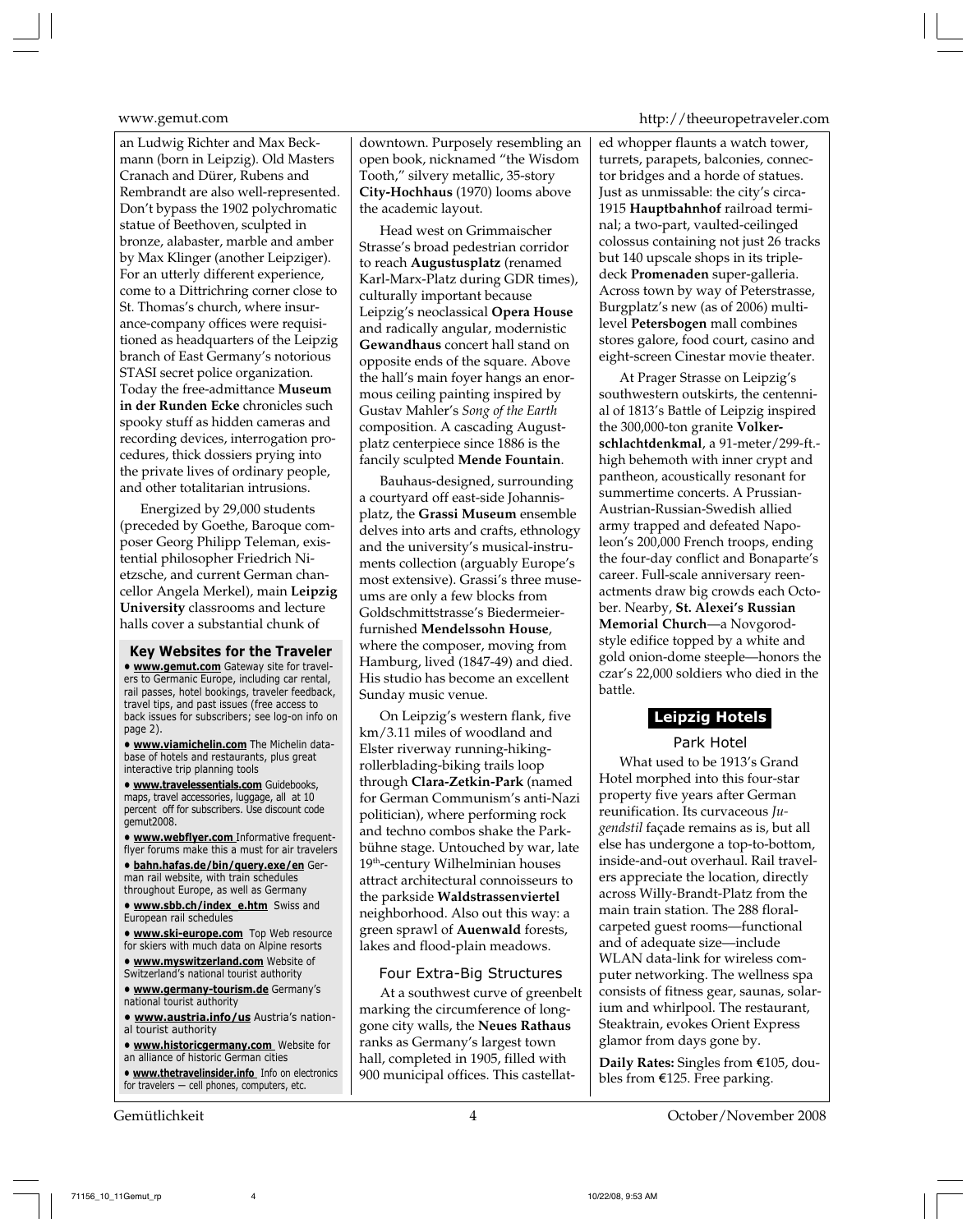http://theeuropetraveler.com www.gemut.com

**Contact:** Park Hotel, Richard-Wagner-Strasse 7, 04109 Leipzig, tel. 0341/9852, fax 0341/9852/750, info@parkhotelleipzig.de, www.parkhotelleipzig.de. **Rating:** QUALITY 15/20, VALUE 13/20

### Victor's Residenz-Hotel

Another name change, another thorough *Jugendstil* facelift. Situated at an eastern corner of the ring road for easy access to that side of the *Hauptbahnhof*. Known as the Continental Hotel prior to the Best Western rebranding in 1996, the 101 guest rooms have been upgraded to meet four-star standards regarding furnishings, décor and bathroom fixtures, plus cable satellite TV and communications hookups. The lobby area includes a bar/café, and a big stained-glass window adds color to the Brasserie restaurant. An antique ceramic stove warms the woodsy, Bavarian-influenced *Bierstube*. Guests arriving by automobile can park in the on-site garage,  $€13$  per night.

**Daily Rates:** Singles from €95, doubles from  $E115$ 

**Contact:** Best Western Premier Victor's Residenz-Hotel, Georgiring 13, 04103 Leipzig, tel. +49/0341/6866, fax 0341/6866/899, info@victorsleipzig.bestwestern.de, www.victors.de.

**Rating:** QUALITY 13/20, VALUE 15/20

### Hotel Fürstenhof

Those who still need visual proof that GDR dowdiness has vanished here in Saxony's midsection, should come to an upper bend in the ring road, where developers daringly gutted 19<sup>th</sup>-century Löhr-Haus, a long-neglected neo-Renaissance mansion with gilttrimmed window arches. Out came a five-star, 92-room hotel—the city's finest—that defines urbane continental luxury. Extra-spacious bedrooms feature deep-cushioned armchairs, myrtlewood designer furniture, thick carpeting, and floor-to-ceiling windows outfitted with sound-muffling velour draperies. Bathrooms (separate tub and shower) are marble-surfaced. **EDITOR'<sup>S</sup> CHOICE**

A skylit, white-colonnaded rotunda enhances the intimacy of the Fürstenhof's lounge and piano bar. Crystal chandeliers softly illuminate haute-cuisine Restaurant Villers. The hotel's mirrored banqueting facility's red wall panels are accentuated by black-marble serpentine framework and ceiling beams. At 1770, a vinotek bistro, choose from more than 100 wines. With a big free-form swimming pool as its focal point, the Aqua-Marin wellness spa invites guests to whirlpool, saunas, steambaths, fitness gear, massage and beauty treatments.

**Daily Rates:** Singles from €135, doubles from  $\mathfrak{E}160$  breakfast  $\mathfrak{E}24$ **Contact:** Hotel Fürstenhof, Tröndlinring 8, 04105 Leipzig, tel. +49/0341/1400, fax 0341/140/3700, fuerstenhof.leipzig@luxurycollection.com, www.luxurycollection.com/fuerstenhof.

**Rating:** QUALITY 18/20, VALUE 15/20

Galerie Hotel Leipziger Hof

On a tree-lined street in the east-side Neustadt neighborhood, not inconveniently far from inner-city goings-on, some 200 paintings and lithographs by *Leipziger Schule* artists add splashes of color throughout this wellmaintained *Gründerzeit* building (one of many in the immediate vicinity), including each of its 73 guest rooms (smoking/nonsmoking options). They're modestly proportioned, furnished and paneled in wood veneers. As you'd expect, the hotel attracts a predominantly young, artsy clientele. You can unwind in the smallish sauna and whirlpool, and there's an umbrella-shaded beer garden in the courtyard. Parking spaces available, €7 nightly.

**Daily Rates:** Singles €73-135, doubles €85-155

**Contact:** Galerie Hotel Leipziger Hof, Hedwigstrasse 1-3, 04135 Leipzig, tel. +49/0341/6974, fax 0341/6974/150, info@leipzigerhof.de, www.leipziger-hof.de. **Rating:** QUALITY 12/20, VALUE 14/20

Lindner Hotel Leipzig Prefer a countrified setting instead of the crowded city center? Attracting vacationers as well as business travelers, this contemporary low-rise, fourstar hotel nestles in Auenwald woodlands near suburban Leutzsch. Close proximity to an *S-bahn* rapid-transit station gives guests reliable access to Leipzig's cultural attractions. Complimentary round-trip shuttle service ensures another way of getting into town and back. Bicycles are available during summer season for exploring surrounding open spaces. The 200 guest rooms are airy and contemporary; the main building's Am Wasserschloss restaurant opens onto a garden terrace. Relaxation amenities include a gym and wellness center with steam bath and solarium.

**Daily Rates:** Singles, doubles from ¤109

**Contact:** Lindner Hotel Leipzig, Hans-Dreisch-Strasse 27, 04179 Leipzig, tel. +49/0341/4478, fax 0341/4478/478, info.leipzig@lindner.de, www.lindner.de. **Rating:** QUALITY 15/20, VALUE 13/20

### **Leipzig Restaurants**

### Panorama Tower

Tops in two lofty respects: pricey, gourmet-caliber meals and, uppermost, 142-meter (466 ft.) City-Hochhaus altitude for sensational vistas while dining. A lengthy international wine list correctly implies big-city class. Ponder such entrée standouts as filet mignon with goat cheese (€23.50), rack of lamb with white tomato-risotto (€20.80) or stewed duck breast and asparagus lightly doused in balsamic vinegar ( $E$ 18.60). Pasta dishes range €10.50-13.90; soups (go for the creamy celery and coconut)  $$3.70-4.50$ ; six kinds of dessert €4.90-5.70. The all-you-caneat Sunday brunch (9am-2pm, ¤19.50) draws a dressy crowd. **EDITOR'<sup>S</sup> CHOICE**

**Contact:** Panorama Tower, Augustusplatz 9, 04109 Leipzig, tel. +49/ 0341/710/0590, www.panoramaleipzig.de.

**Rating:** QUALITY 17/20,VALUE 16/20

Gemütlichkeit 5 October/November 2008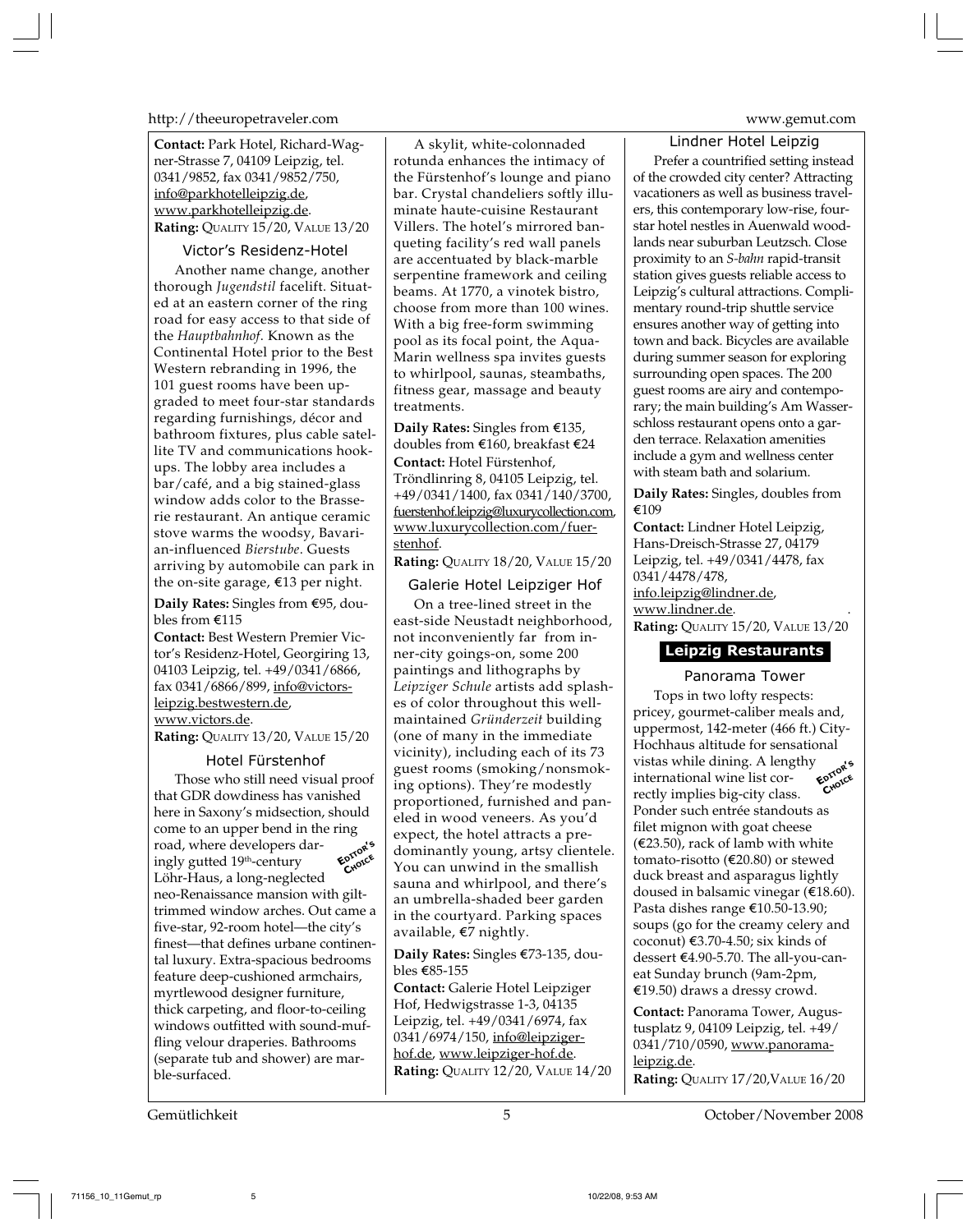### Zill's Tunnel

Established in 1841, and everreliable for authentic, hearty Saxonian cooking. If the tunnel-shaped street-level restaurant and its bar gets uncomfortably crowded (not unusual on midyear weekends), slip upstairs for a more relaxing *Weinstube*-with-fireplace atmosphere. Here's a good opportunity to order iconic *Leipziger Allerlei*—a springtime dish (invented by thrifty housewives during the Napoleonic Wars), mixing vegetables, mushrooms, cauliflower, bits of veal and crayfish  $(E14)$ . Otherwise, three-course Saxon meals range €14.30-20.90); four-course €25.60.

**Contact:** Zill's Tunnel, Barfussgässchen 9, 04109 Leipzig, tel. +49/0341/960/2078, www.zillstunnel.de. **Rating:** QUALITY 15/20, VALUE 17/20

### Thüringer Hof

This venerable, *gemütlich* restaurant boasts 1454 origins as a students' hangout and later, 1515, hosted Martin Luther. Blown to smithereens by 1943 aerial bombardment, it reopened in 1949. The "Luther Special" (pork shank, cabbage, dumplings) costs  $£11.70$ . Order trout or salmon for  $E11.80$ -13.90. But Thuringian fare is the mainstay: Bratwurst with sauerkraut and boiled potatoes  $(\text{\textsterling}7.60)$ ; roast beef with onions and pan-fried potatoes  $(€8.70)$ . A heaping-big dinner for two features chicken breast and pork shank  $(\epsilon$ 33). Vegetarians have four entrée choices (€8.20-9.50). Würzburger Hofbräu draft beer was first poured *vom Fass* here in 1911.

**Contact:** Thüringer Hof, Burgstrasse 19, 04109 Leipzig, tel. +49/ 0341/994/4999, www.theuringerhof.de.

**Rating:** QUALITY 14/20, VALUE 15/20

### Bayerischer Bahnhof

A moderate distance south of the *Innenstadt*, 1842's neoclassical Bayerischer Bahnhof landmark functioned as one of Germany's oldest railroad stations. Now, post-GDR, Frank Wiegand and helpmates have

remade it into a hip, casual restaurant containing four cheerful dining nooks plus a *Beierseiderei* brewpub and 400-seat beer garden. Choose between pub and *Garten* to sip frothy, top-fermented Leipziger Gose wheat beer.

For starters, soups range  $E$ 2.90-3.40. Then to such meaty dishes as Sauerbraten ( $\epsilon$ 9.50), pork shank cooked in beer sauce, with onions and boiled potatoes ( $$9.60$ ) or a serving of Bratwurst sausages, dabbed with *Senf* (mustard) for extra zing ( $E$ 7.30). Especially recommendable: the Brauhaus-Schnitzel ( $E$ 11.80). At dessert time, take the plunge by ordering exclusively *Sächsische Quarkkeulchen*, an admittedly weird cinnamon-sprinkled concoction made with potatoes, eggs, flour, sugar, lemon peel and raisins  $(€4.10)$ .

**Contact:** Bayerischer Bahnhof, Bayerischer Platz 1, 04103 Leipzig, tel. +49/0341/124/5760, www.bayerischer-bahnhof.de. **Rating: QUALITY 14/20, VALUE 16/20** 

### Auerbachs Keller

Westphalian-transplanted proprietors Christine and Bernhard Rothenberger have Goethe to thank for surveys consistently confirming this 1530 old-timer's eminence as Europe's third bestknown restaurant—trailing only Munich's Hofbräuhaus and Vienna's Sacher Café. In a pivotal *Faust* episode, the desperate alchemist debates Mephistopheles in this very place before zooming out astride a wine barrel. Beneath the Mädlerpassage, reached by descending a marble staircase, four chummy *Weinstube* rooms and the cavernous 250-seat *Grosse Keller* are adorned with Faustian murals and inscribed legends. Full-course dinners, heavy on Saxon standards, average €11.40-15.90.

**Contact:** Auerbachs Keller, Grimmaische Strasse 2-4, 04109 Leipzig, tel. +49/0341/216/100, www.auerbachskeller.de. **Rating:** QUALITY 16/20, VALUE 14/20

### www.gemut.com http://theeuropetraveler.com

### Pub-Crawling

Nightlifers cruise a hip downtown corridor nicknamed **Drallewatsch** in Saxon dialect, jampacked with rows of restaurants (Zill's Tunnel and Thüringer Hof among them) as well as latenight taverns and discos. It's easiest to reach them from the Marktplatz; turn from there onto narrow Barfussgässchen. A comparable splurge of trendiness enlivens the Südvorstadt district, south beyond the ring road, where a 24-block stretch of Karl-Liebnecht-Strasse (the "Karli") has been reenergized with its own "restaurant row."

### Kaffee Kultur

It's always been serious stuff here. Bach, Richard Wagner, Franz Liszt, the Schumanns and ex-Gewandhaus conductor Kurt Masur socialized at **Zum Arabischen Coffe Baum**, Europe's most renowned such place, with 17<sup>th</sup>century pedigree and an upstairs museum devoted to the history of coffee-making in Europe, Turkey and the Middle East. (Kleine Fleischergasse 4). **Café Riquet-Haus**, a *Jugendstil* beauty, has graced an *Innenstadt* corner across from the Nikolaikirche since 1908 (Schumachergässchen 1). **Café Corso** dates from 1912 (Brüderstrasse 6). **Café Concerto** and **Bachstüb'l** overlook St. Thomas's church from across the Kirchhof square. Time-darkened woodwork and whirring coffee grinders are the hallmarks of **Kaffee Richter**, in business since 1879 (Peterstrasse 43). Knowledgeable local caffeine imbibers munch on choices of four sweet tidbits: *Alt Leipzig* pralines, *Leipziger Lerchen* (larks) marzipan, *Bienenstich* (bee sting) honey almond tortes and *Blätterteigge-***Ind** *bäck* puff pastries.

**Correction:** Last month we printed an incorrect Web address for travel columnist, Ed Perkins. You can find Ed at www.smartertravel.com.

Gemütlichkeit 6 October/November 2008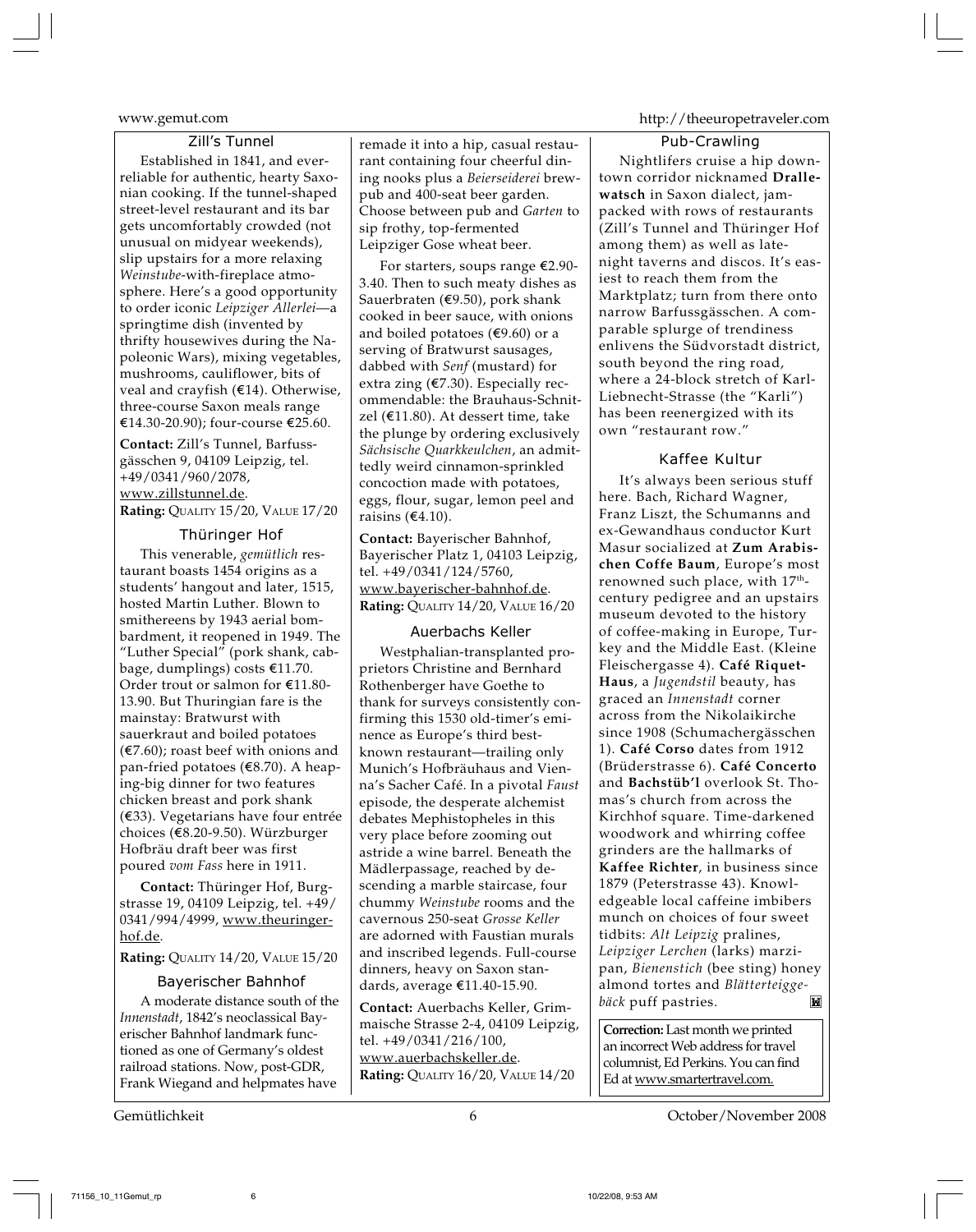http://theeuropetraveler.com www.gemut.com



Maria Alm then on to Dienten. Maria Alm is a very picturesque little village with many hotels and restaurants, and an abundance of flowers decorating the buildings. The road from there to Dienten is quite interesting, particularly that portion past Hintertal. But from there on it is narrow, seldom more than a car and a half wide and climbs to a summit shortly before arriving at Dienten. The trip from Maria Alm to Dienten is, as the Mair's map indicates, quite scenic many flower-covered houses. It is an interesting driving experience.

Dienten, a ski resort, is an exceptionally beautiful town. Buildings are decked completely with flowers. One house was covered with fuchsias.

Here you have a decision to make. Your first option is to go straight south. This road, to the main highway between Zell am

ders) it is paved and well marked. It, too, is a lovely drive.

At Bischofshofen be sure to follow the Zell am See signs or you'll end up on the Autobahn to Salzburg or Graz. Once back on red road 311 heading west toward Zell am See, you'll soon see signs for the road south to Bad Gastein.

### *DEAR SUBSCRIBER Continued from page 1*

Jones Analyzer, he monitored his stocks and made buy-sell decisions. A wise and prudent investor, he made millions in the market.

Being a well-heeled, sought-after attorney changed my uncle not a bit. He belonged to a country club but never went there. Kansas City society bored him. Instead he spent much of his free time, probably too much for his marriage and family, in Luigi's, a small restaurant and bar that, for a time, ran a wide-open bookmaking operation, posting odds

on a chalkboard behind the bar. Its owner, Luigi Bonura, who became perhaps John's closest friend, was rumored to be "connected," a notion my uncle dismissed. On Sunday mornings after Mass, John would visit his mother (my grandmother) and then drop by Luigi's for a beer. Kansas City's "blue laws" prevented the sale of alcohol on Sundays, but Luigi did paperwork on Sunday and discreetly hosted two or three of his favorite customers. Among them was a tiny, shabbily-dressed man who owned a number of office buildings in the Kansas City area. One morning this eccentric, five-foot tycoon choose me to complain to about the runaround he was getting at the local power company. "In life," he said in a thick mid-European accent, "one God, one wife, but not one power company."

My uncle was also, of course, a member of the so-called "greatest generation;" those men who risked their lives for an ideal, got the job done, and never talked much about it afterward. I did coax one story out of him, however. As U.S. forces moved eastward across Germany, his assignment was to fly in a light plane over the German lines and assess their positions and strength. On one mission he and his pilot were forced down in the no-man's land behind the retreating Germans but ahead of the advancing U.S. Army. There was no choice but to spend the night with the airplane. At dusk, a handful of thin, raggedly-dressed men materialized in the gloom about 50 meters from the airplane. Gesturing toward a bucket on the ground before them, they beckoned the Americans to approach. With great caution and drawn pistols my uncle and his pilot slowly advanced. The scarecrows were, of course, DPs (displaced persons), Eastern European forced laborers, abandoned by the Germans to survive on their own. Cool white wine sloshed in their bucket. They led the way to a nearby cave where a river of wine splashed onto the cave floor from the open spigot of a huge cask. Needless to say, a good

Gemütlichkeit 7 October/November 2008